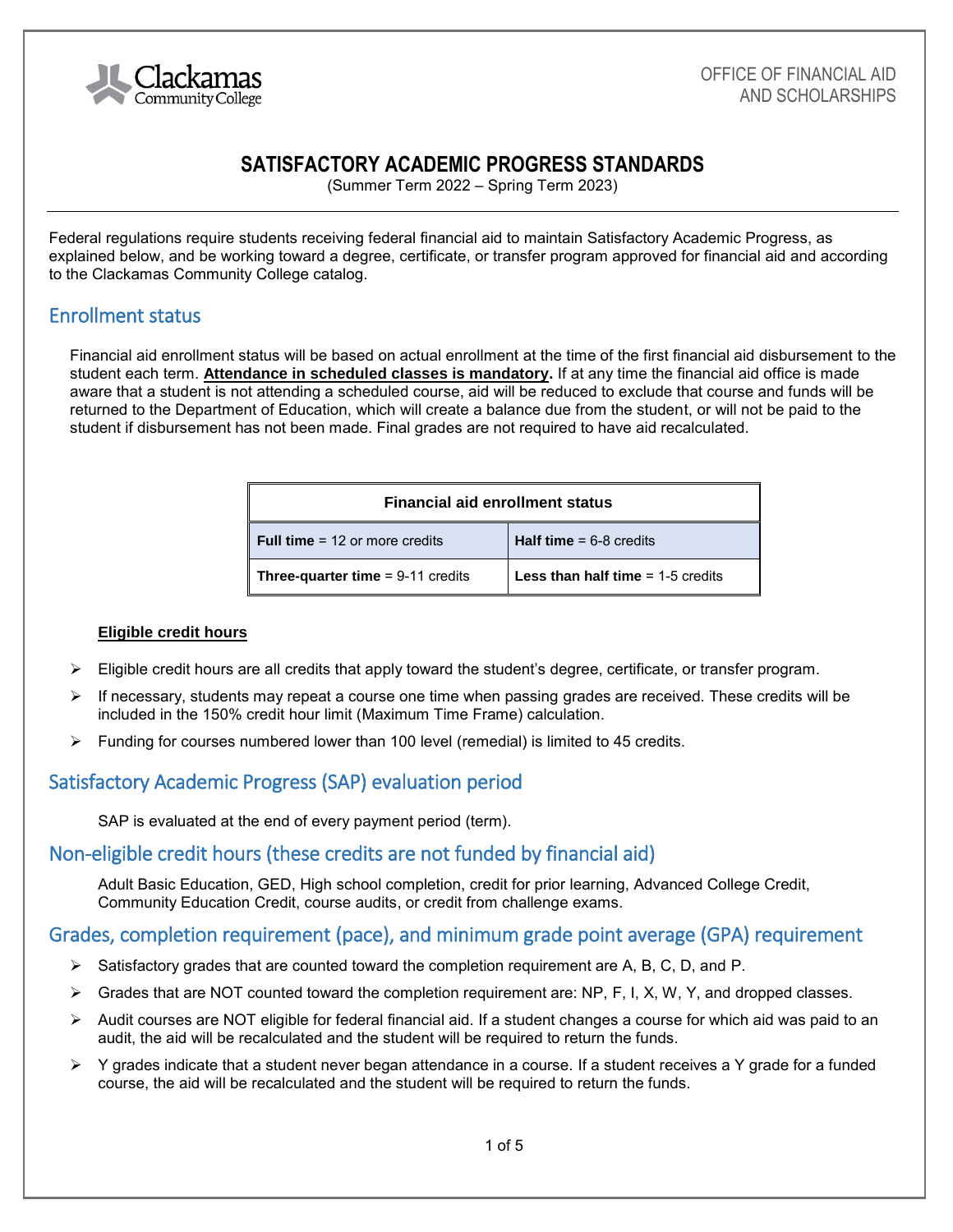

- $\triangleright$  If a student receives a W grade in every course for a term and no last date of attendance is recorded, the student will be treated as an unofficial withdrawal and all aid will be recalculated at the 50% mark of the term. If a last date of attendance is recorded, aid will be recalculated as of that date.
- ➢ All students who receive financial aid must stay on pace to graduate on time. Pace is calculated by dividing the cumulative number of credits a student successfully **completed** by the cumulative **attempted** number of credits. When this calculation falls below 67%, a student is no longer on pace to graduate on time. Transfer credits that count toward a student's program are considered within this calculation as credits attempted and credits earned. If a student has attended other institutions, the student should request an official transcript be sent to Graduation Services for evaluation.

Pace calculation: Cumulative Credits Completed ÷ Cumulative Credits Attempted = Pace (must be 67% (.67) or better) *Credits Completed*\_\_\_\_\_\_\_\_÷ *Credits Attempted*\_\_\_\_\_\_\_\_ = *Pace* \_\_\_\_\_\_\_\_ (Unofficial transcript will show attempted and completed credits.)

➢ Failure to maintain a minimum 2.0 cumulative GPA and/or meet pace will result in warning or disqualification status.

## Satisfactory Academic Progress status

SAP will be determined at the end of each term based on the student's enrollment status, the number of credits completed, and cumulative grade point average. SAP will be determined for all students with previous enrollment regardless of receipt of financial aid.

Students are eligible for federal financial aid if their SAP status is satisfactory, warning, or probation. Students are NOT eligible if their SAP status is disqualified.

- ➢ **Satisfactory -** Student's cumulative GPA is 2.0 or higher and pace is 67% or higher.
- ➢ **Warning -** A student fails to meet either the GPA or pace measure of SAP. The student will have one term of aid while on financial aid warning status.
	- $\circ$  Students on warning must meet all SAP requirements at the end of a warning term (2.0) cumulative GPA and 67% pace).
	- o Students cannot have two consecutive warning terms.
	- $\circ$  It is possible for a student to be in good standing academically and financial aid warning at the same time.
- ➢ **Disqualified -** Students are disqualified when they have a cumulative GPA below 2.0 and/or pace is less than 67%.
	- $\circ$  Students may receive a probation status after an appeal is approved.
- ➢ **Probation -** A disqualified student whose appeal is approved is placed on probation.
	- $\circ$  In the probation term, students will be placed on an academic plan, which requires that they must pass **all courses** in that term with a **term GPA of 2.0** or higher.
		- $\triangleright$  If a student is meeting the conditions of their academic plan, they can continue on probation for a maximum of three (3) terms.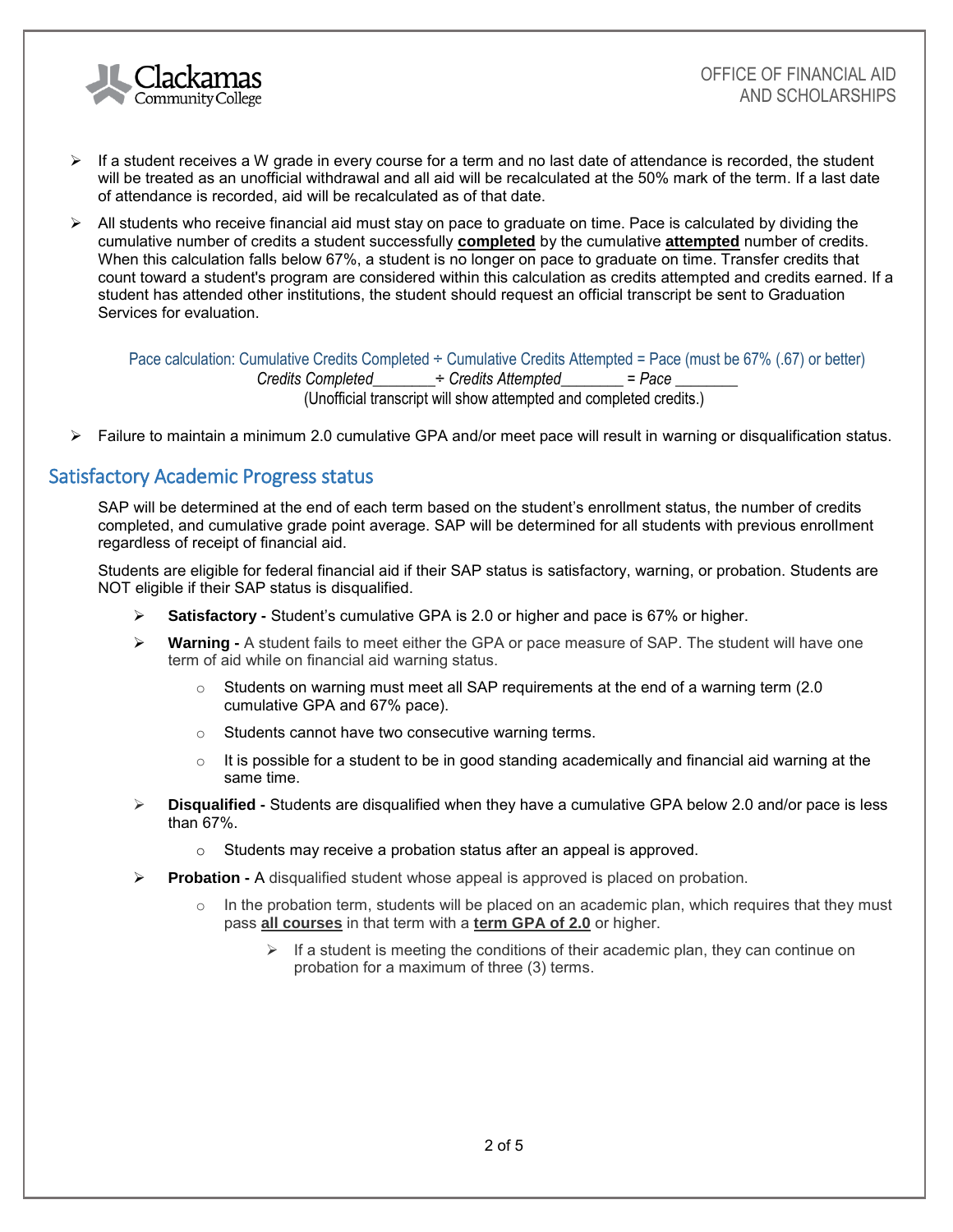

- $\circ$  If the student does not meet the conditions of the academic plan, they will be disqualified, and must either:
	- $\triangleright$  Appeal for circumstances directly related to the term in which they did not fulfil their academic plan, or
	- $\triangleright$  Complete enough credits with their own resources (not using federal, state, or institutional aid) to meet SAP standards. A new appeal must be submitted for consideration.
- $\circ$  Disqualification from receiving financial aid does not prevent students from enrolling and attending, however, students are personally responsible for paying all charges.

# Satisfactory Academic Progress appeal process

If students are in disqualified status:

- $\triangleright$  They are not eligible for federal financial aid. A student may appeal by completing a Satisfactory Academic Progress (SAP) Appeal form. Appeal forms are available online on the [Financial Aid Forms](http://www.clackamas.edu/admissions-financial-aid/financial-aid-scholarships/financial-aid-forms) page. All forms must be completed and have all requested information attached at the time they are submitted. Incomplete appeals will be denied.
- $\triangleright$  Appeals must be based on unforeseen, extenuating circumstances and must be documented, such as: personal illness, accident, serious illness to an immediate family member, or other circumstances beyond the control of the student.
- $\triangleright$  If an appeal is approved, financial aid eligibility will be reinstated and the student will be placed on probation. Probation may have specific course or enrollment level requirements. Probation requirements are made on a case-by-case basis.
- $\triangleright$  If an appeal is denied, the student must take credits with their own resources (not using federal, state, or institutional aid) until they achieve a minimum 2.0 cumulative GPA and 67% pace.
	- o All credits must be applicable to their degree.
	- $\circ$  Paying for classes with their own resources will not guarantee the return of financial aid eligibility.
	- o When SAP standards have been met, the student must submit an appeal.
- ➢ Appeal decisions are emailed to the student's myClackamas account and listed in the student portal.
- $\triangleright$  Decisions made by the SAP Committee, after review by the Financial Aid Director, are final.

### Financial Aid Extension (Maximum Time Frame)

The maximum time frame allowed to complete a program of study is 150% of the required length of the student's specific/published program. A student may apply for an extension of their federal financial aid in order to complete their program of study. Financial aid extension requests are reviewed by the Extension Committee. Forms are available online on the [Financial Aid Forms](http://www.clackamas.edu/admissions-financial-aid/financial-aid-scholarships/financial-aid-forms) page.

This maximum time frame includes all college-level attempted credits, transfer credits, and repeated credit hours whether or not financial aid was received or courses were successfully completed. Non-college credit courses are not counted as part of the maximum time frame.

 $\triangleright$  A student becomes ineligible for financial aid when they have attempted 150% of the number of credits required for their degree or certificate; or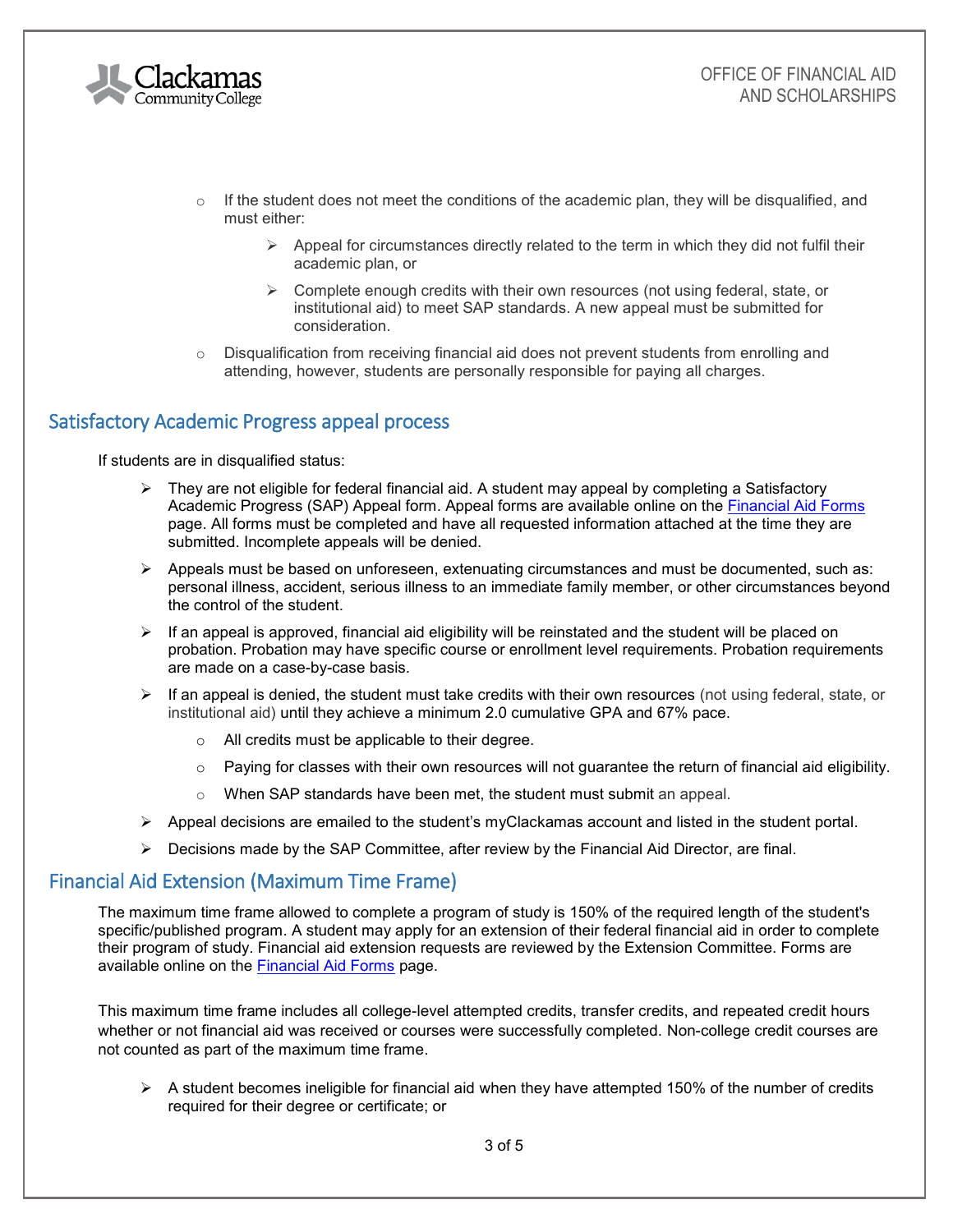

- $\triangleright$  It becomes mathematically impossible to complete the program within 150% of the length of the program.
	- $\circ$  Students at or nearing the maximum time frame will be evaluated, and the Office of Financial Aid and Scholarships will determine remaining courses needed to complete the program of study. Only required coursework will be funded.
- ➢ **Maximum time frame examples:**
	- $\circ$  A one-vear certificate program that requires 48 credits: 48 x 150% = 72 credit maximum. This student is allowed up to 72 credits to complete this program. Credits taken must be applicable toward this specific program.
	- $\circ$  A two-year associate's or transfer program that requires 90 credits: 90 x 150% = 135 credit maximum. This student is allowed up to 135 credits to complete this program. Credits must be applicable toward this specific program.
- $\triangleright$  Federal regulations state "a student who completes the academic requirements for a program but does not yet have the degree or certificate is not eligible for further additional Federal Student Aid funds for that program."
- $\triangleright$  All extension approvals are on a case-by-case basis. A minimum 2.0 cumulative GPA is required of all students for an extension to be considered.
- ➢ Decisions made by the Extension Committee, after review by the Financial Aid Director, are final.
- ➢ A student who has earned a bachelor's degree or higher will be required to file an extension. **Any student who has earned a bachelor's degree or higher will only be eligible for loans.**

Federal regulations allow institutions to limit the number of times a student can change programs and receive financial aid. Clackamas has the following limits:

- $\triangleright$  Credits from any previous program(s) that are applicable toward the new program will be counted.
- $\triangleright$  A student must have enough remaining financial aid funding to complete the new program.
- ➢ Aid will be granted for required courses only for the new program.

### Repayment of Federal Financial Aid

Students who received federal financial aid and then withdraw from ALL classes during a term may have to repay some or all of the federal financial aid funds they received.

- ➢ Students receiving a Y (non-attendance) grade in any course will have their enrollment level revised and the portion of aid that included the non-attended course will be returned and the student will be responsible for repayment in full.
	- o Loan eligibility will be lost due to a Y grade reducing enrollment level below six credits.
- $\triangleright$  Students receiving all W grades (unofficial withdrawal) will have their financial aid recalculated to the 50% mark of the term if no last date of attendance is submitted with grades.